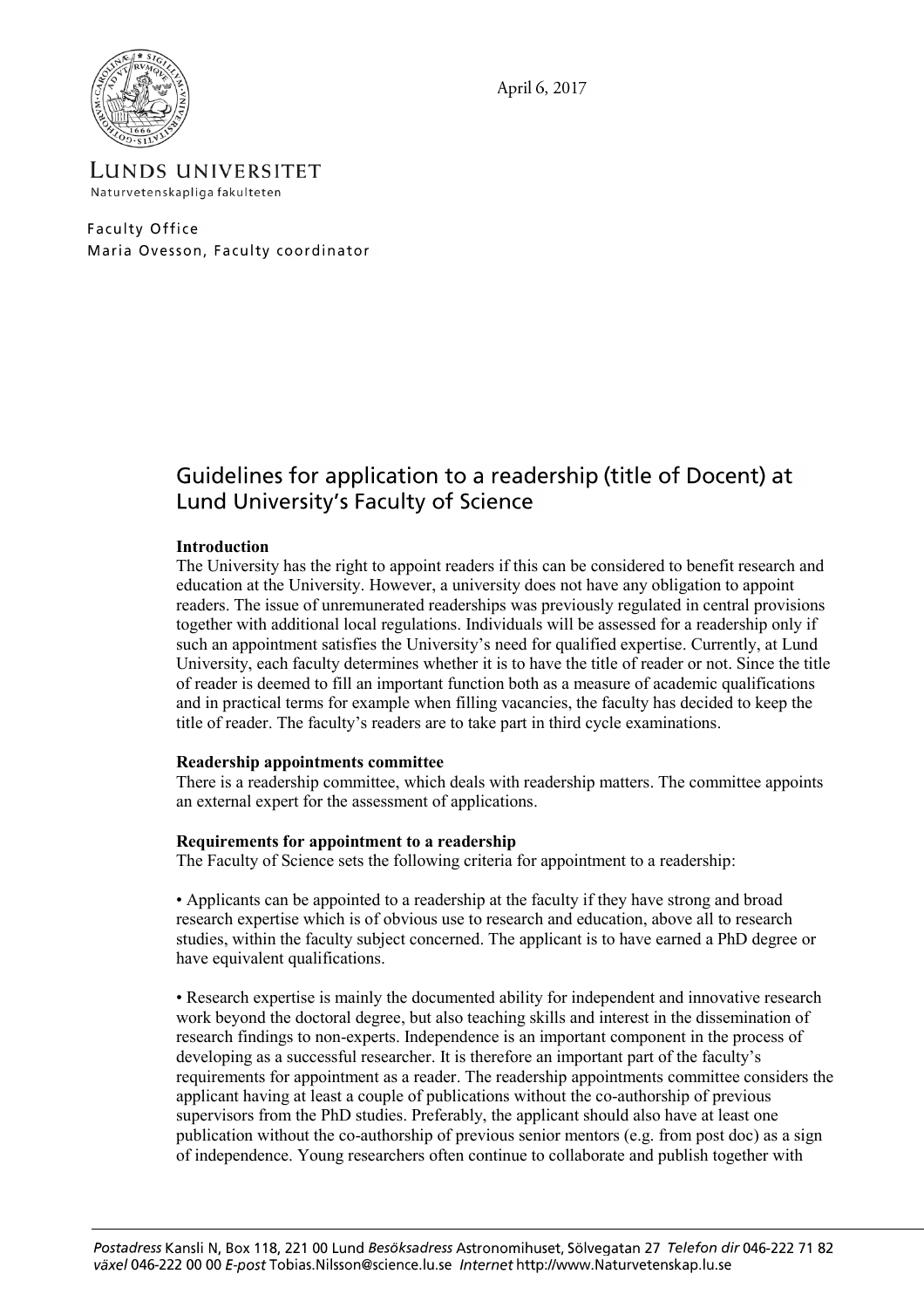more senior colleagues and supervisors long after the public defence of their thesis, however. Such co-publication need not be a disadvantage, but in such a case it is important that the applicant is able to demonstrate in some other way that he/she has conducted independent research, for example by clearly specifying the roles of the co-authors in the project. If the applicant has no publications without previous mentors, it must be clearly shown in the application that the applicant has been the principal investigator ("PI") of at least one published study. As PI the board considers someone who runs own research based on own ideas, and preferably also with own funding. In doubtful cases, the committee may ask for statements from co-authors other than the former principal supervisor to support their assessment of the applicant's independence.

• Research production, in addition to the works included in the completed PhD degree, are to quantitatively and qualitatively constitute an important addition to the doctoral degree and should correspond to at least an additional doctoral thesis. The research production beyond the doctoral thesis should primarily have been published in reputable international peer-reviewed journals or equivalent publications.

• Teaching expertise and qualifications are primarily to concern active participation in first, second and third cycle study programmes, and in addition to direct teaching activities can regard course development, supervision and popular science information. Documented experience of supervision of degree projects and research students is of particular importance.

• Applicants are to have completed the faculty's readership course or acquired equivalent knowledge in some other way, (applicants who have not yet completed the readership course can still submit their application and attend the readership course while their application is being processed).

Readers are only appointed in the third cycle subjects and specialisations that are offered at the faculty.

Usually, eligibility for readership is only considered for applicants who are actively working as researchers/lecturers at Lund University. If there are exceptional circumstances for considering applicants who are not employed at Lund University, the department most closely concerned within the faculty is to provide a statement justifying to what extent a readership appointment would benefit research and education within the department.

To be considered as a reader at the Faculty of Science, a person who is at the time of appointment already a reader at another higher education institution is to undergo review by the readership appointments committee. On the basis of an application, structured according to the same guidelines as for all other applicants, the readership appointments committee decides whether all or some of the faculty's criteria for readership can be deemed to be met through the previously held readership position.

The applicant can thereby be exempted from some or all of the steps in the normal readership review procedure. The conditions for complete exemption from further review are that:

- the requirements for a readership at the current higher education institution essentially correspond to the requirements set at the Faculty of Science
- the applicant has the formal qualifications required for eligibility to supervise doctoral students at LU in compliance with the Vice-Chancellor's decision LS 2011/701
- the subject director (equiv.) and the head of the applicant's department recommend the appointment.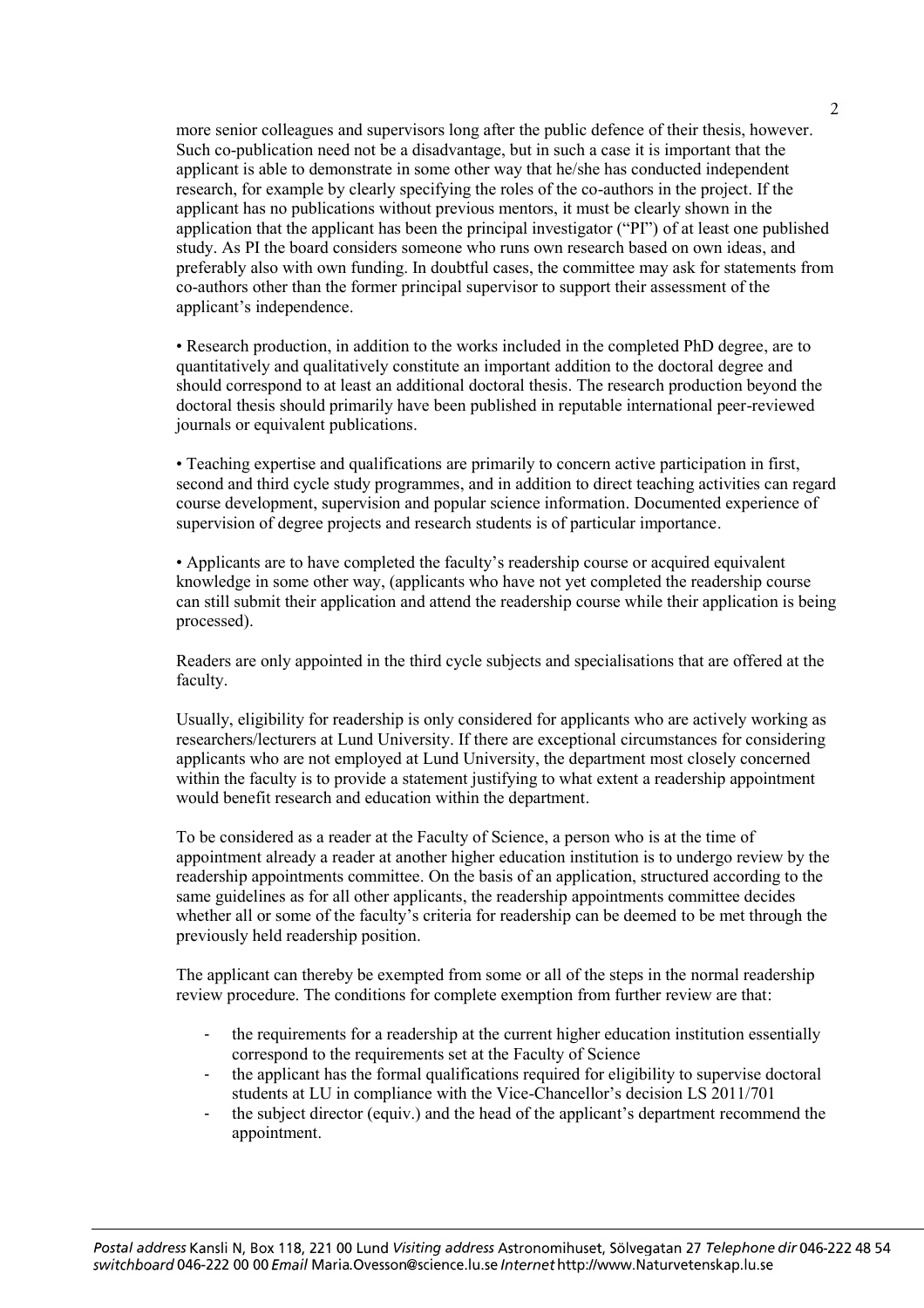#### **Expert**

In the assessment of the applicant's research expertise, a statement must be obtained from at least one expert from another higher education institution. In a written statement, the expert is to state whether the applicant meets the requirements for research expertise according to the description above. The statement is to provide an overview of the applicant's research and its development. The assessment is to be made with reference to theoretical and methodological knowledge, ability for innovative and independent research work and presentation skills. The most important findings are to be mentioned and their significance in relation to international developments within the subject area should be assessed. If the applicant has many copublications, his or her contribution to these should be made clear. The statement is to result in the expert taking a clear position with regard to the applicant's research expertise.

#### **Readership lecture**

The applicant is to give a public readership lecture. The lecturer's teaching ability in a popular science context is thereby assessed. The lecture is to cover the applicant's own subject area, but not his or her own research specialisation. It is to be of a popular science nature and be intended for the target audience of research students within the entire faculty, i.e. even beyond the boundaries of the applicant's own subject. The lecture is to be 30–40 minutes long and held in either Swedish or English. It is concluded with a discussion and any questions from the audience.

The readership lecture is organised at the applicant's department. The subject is decided by the readership appointments committee, which chooses from among the suggestions provided by the subject director. The time, venue and chair of the lecture are decided by the applicant and the subject director in consultation with the two auditors appointed by the readership appointments committee. The committee's auditors are to give an assessment of the lecture. The assessment is to address the applicant's demonstrated teaching skills with special attention to the structure and delivery of the lecture. Examples of what can be assessed: Do we find out early on in the lecture why this research is being conducted? Does the lecturer use any technical teaching aids to support what is being said? Does the lecturer activate the audience's thinking and learning with his or her presentation technique? Has the lecturer related the subject to adjacent research and the audience's prior knowledge?

The time and venue for the lecture are to be communicated at least three weeks before the event. The faculty office ensures that the lecture is announced in the faculty newsletter and in the University's general calendar of events, as well as via email to heads of department and deans. The department is responsible for any additional advertising. The faculty is keen for readership lectures to be highlighted, partly because they are significant elements in the process of qualification for individual employees, and partly because they are excellent opportunities for researchers and doctoral students to gain an insight into another research field.

## **Applications**

Applications are submitted to the readership appointments committee for the Faculty of Science. The application and all qualifying documents are to be sent as a pdf file to the readership appointments committee secretary Jesper Zimmerman (Jesper.Zimmerman@science.lu.se).

The application is to include the following:

The application is to consist of a brief summary, at most five pages, of the applicant's research and teaching activities and training. The summary is to be structured in such a way as to be assessable on the basis of the requirements that are presented above under the heading "Requirements for appointment to a readership". The application can be written in Swedish or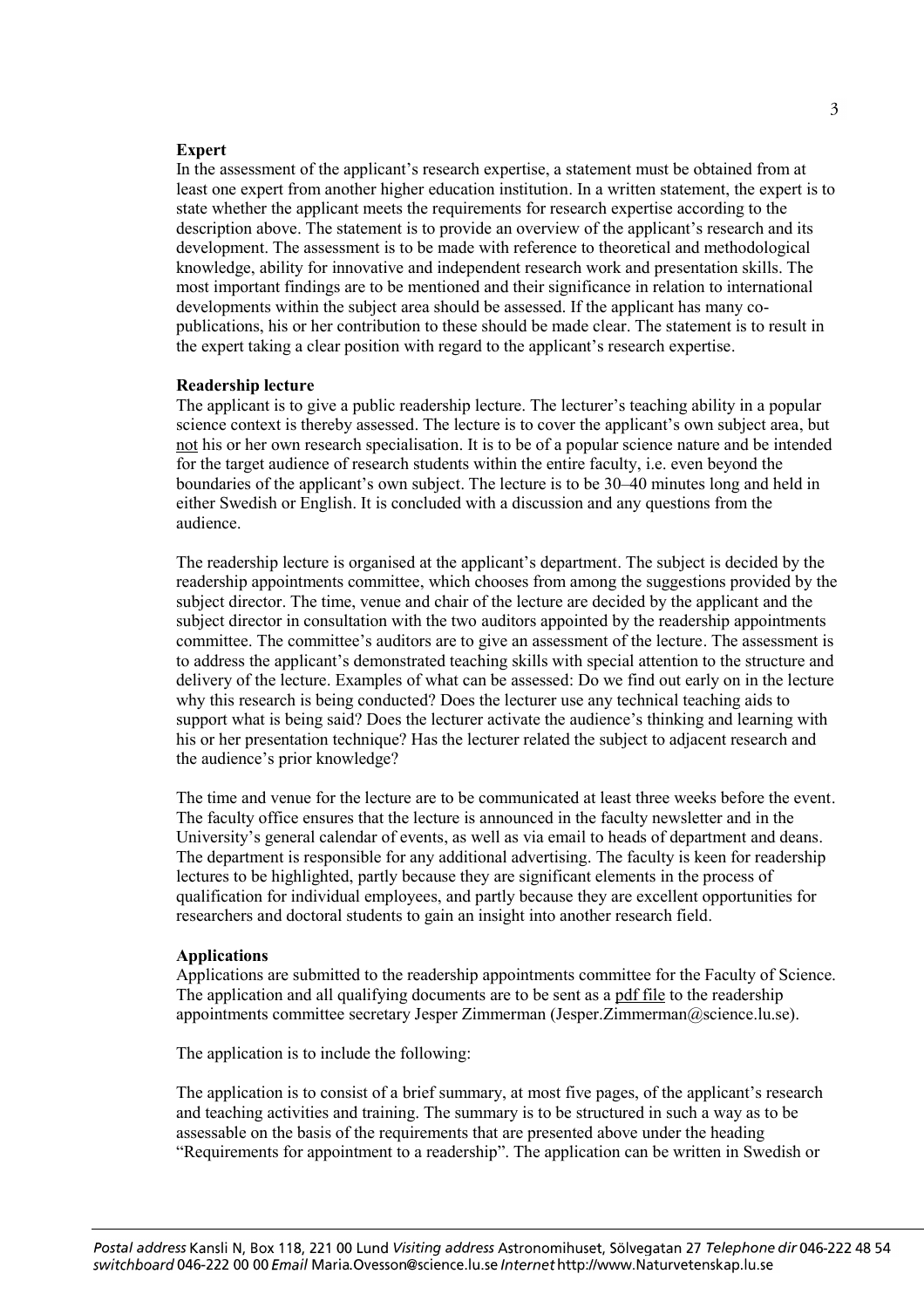English, but must be written in English if any of the experts proposed by the subject director is not Swedish-speaking.

The application is to contain the following attachments:

- $\mathbf{1}$ CV, certified by one person.
- $\overline{2}$ Teaching qualifications which are to be presented according to the checklist, see attachment at the end of this document.
- $\mathfrak{Z}$ A list of the published works that the applicant wishes to be considered, as well as information on the applicant's contributions to the publications. It is to be clear from the list which works were included in the applicant's doctoral thesis. The list should, if possible, contain links to the web pages where the works are to be found. The publications themselves need not be included, but instead are to be sent directly to the expert once he or she has been appointed. The readership appointments committee notifies the applicant when this can be done.
- $\overline{4}$ Any relevant certificates from readership and/or supervision courses.
- A statement from the subject director (equiv.), also *signed by the head of department;* the  $5<sup>1</sup>$ statement should make it clear to what extent the appointment of the applicant to a readership could be seen as beneficial to research and education in the subject. The subject director is also to submit several (at least three) suggestions of possible experts to assess the applicant's qualifications for readership. The suggested experts are to be ranked. The experts do not need to have been consulted at this stage.
- 6 A statement from the subject director (equiv.) on the applicant's teaching experience/expertise. In the statement, the subject director (equiv.) is to propose at least three possible titles for the readership lecture. As stated above, the lecture is to deal with the applicant's own subject areas but not his or her own research specialization. The proposed titles should not be too restrictive and should be clearly distinct.
- $\overline{7}$ The citation frequency of the publications (with information on which database was used).
- 8 Future research plans, brief description of one page at most.

# **Decision**

On the basis of the submitted application documents, the expert statement, the subject director (equiv.)'s statement and the assessment of the readership lecture, the readership appointments committee submits a justified proposal for a decision on the appointment to a readership. The dean decides on the case. If the decision is positive, the reader receives a certificate of his or her appointment.

Decisions concerning appointments to a readership cannot be appealed.